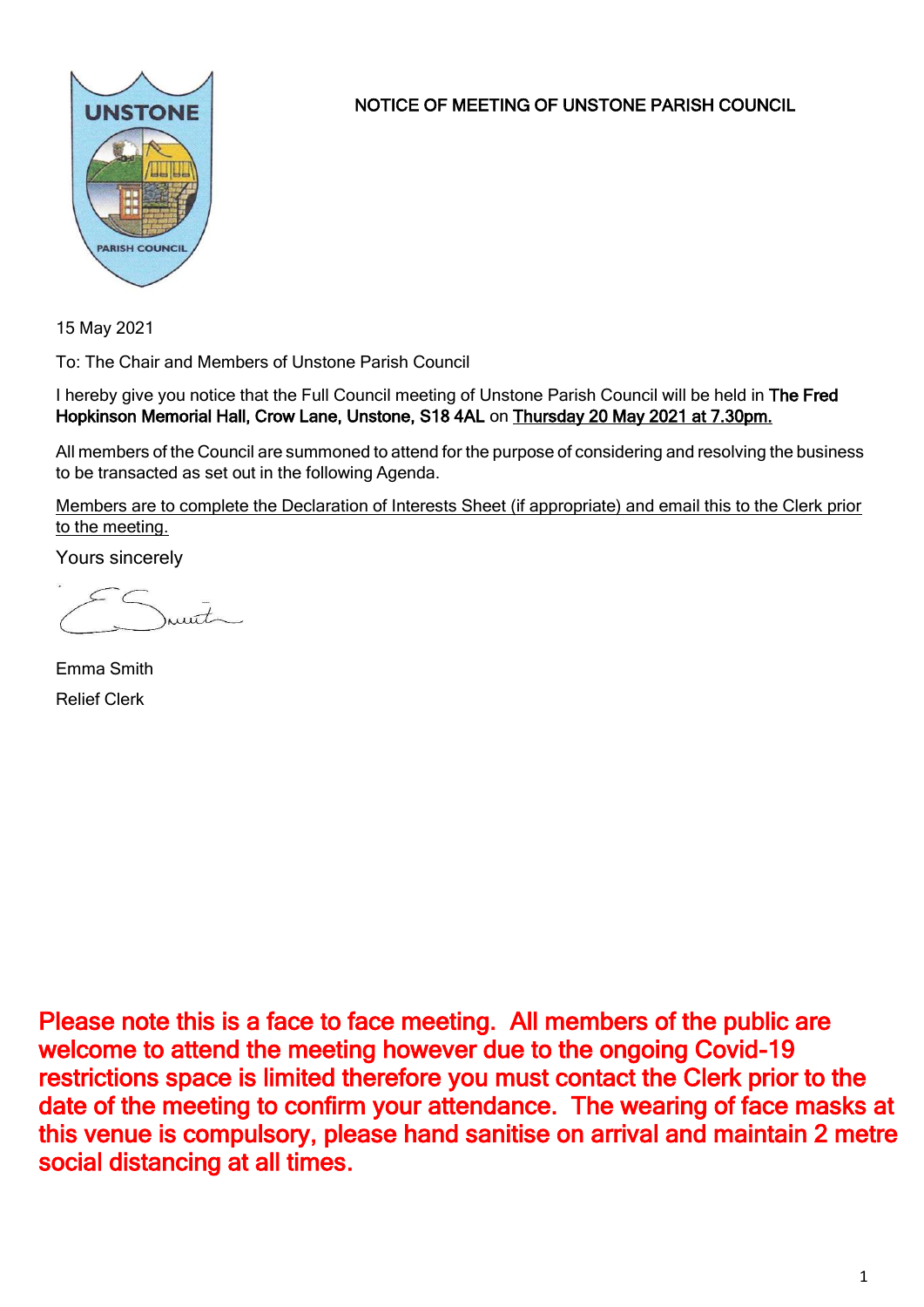### 1. To receive apologies for absence.

### 2. Variation of Order of Business.

### 3. Declaration of Members Interests and Requests for Dispensation

Members are requested to declare the existence and nature of any disclosable pecuniary interest and/or other interest, not already on their register of interests, in any item on the agenda and withdraw from the meeting at the appropriate time, or to request a dispensation. Please note that appropriate forms should be completed prior to commencement of the meeting.

4. Confidential Item – To determine which items, if any, on the Agenda should be taken with the public excluded. If the Council decides to exclude the public it will be necessary to pass a resolution in the following terms:-

"That in view of the confidential nature of the business about to be transacted, to consider a resolution to exclude the Press and Public from the meeting in accordance with the Public Bodies (Admission to Meetings) Act 1960, s1, in order to discuss the item."

### 5. To confirm the minutes of the Council Meeting held on 15 April 2021

### 6. **Reports**

- (a) If the Police Liaison Officer is in attendance they will be given the opportunity to raise any relevant matter
- (b) If a County Council or Borough Council Member is in attendance they will be given the opportunity to raise any relevant matter.

### 7. Chair's Announcements

#### 8. To note Clerks report/correspondence received

- (a) High court judgement in relation to virtual parish meetings and NALC advice on limiting number of members of the public
- (b) Brierley Park and Sharman gate works have now been completed
- (c) NEDDC has confirmed they will be in touch after the election regarding the Dronfield Town Council Joint Burial Committee
- (d) Derbyshire County Council have confirmed the collapsed culvert and blocked gullies on Long Line will be repaired. Email circulated dated 16 April 2021
- (e) Road Works 17 21 May, Summerly Road, Apperknowle for electrical works
- (f) Road Closure 22 24 July, Summerly Road, Apperknowle for Severn Trent Water works
- (g) Road Closure 26 28 July, Back Road, Apperknowle for Severn Trent Water works
- (h) Road Closure 21 22 August, A61 Unstone Dronfield Bypass for highway maintenance DCC

### 9. To note DALC and other items circulated for information

DALC Circular for May 2021

## 10. Items raised by Councillors

- (a) Land at Middle Handley
- (b) Bench on Hardhurst Road removed by NEDDC to consider replacement and licence
- (c) Advertisement signs on the grass verge adjacent to Apperknowle Cricket Club

## 11. To approve the plan for Whittington Lane park

## 12. To approve extension of the Bar Agreement with the Miner's Arms to November 2022

## 13. To note feedback received from Community Hall hirers wishing to return in May 2021

## 14. To note Caretakers report

## 15. Responsible Financial Officer report

- (a) To approve the payment list for May 2021 £29,170.45
- (b) To approve the bank reconciliation up to 30 April 2021
- (c) DET Funding grant claim form has now been submitted for payment £6,000